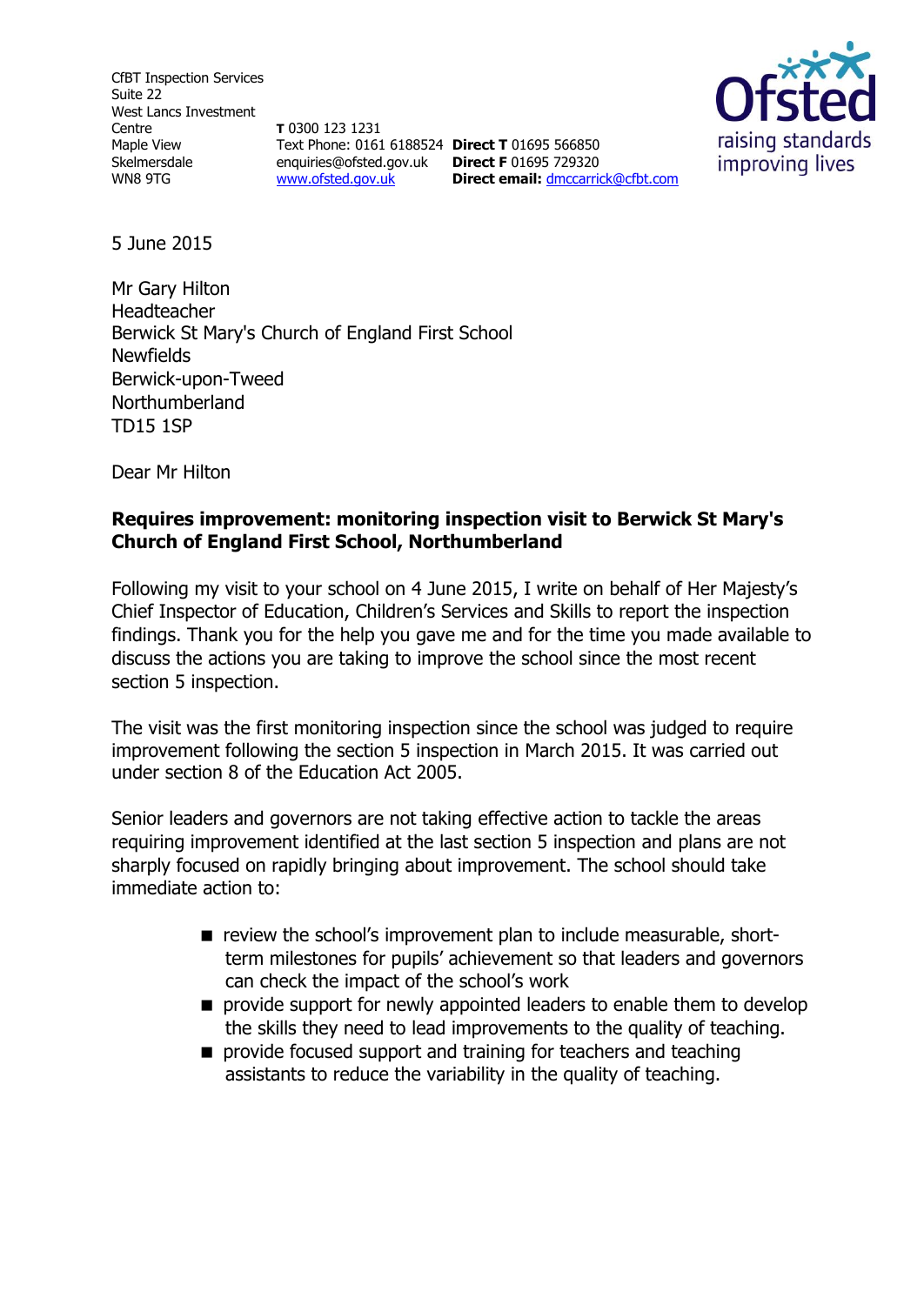

The local authority and diocese should:

work together to determine precisely how they will support and challenge the school to be good at the next inspection.

## **Evidence**

During the inspection, I met with you and the newly appointed assistant headteacher, the acting Early Years Foundation Stage leader, a group of staff, a small group of pupils, the Chair and two members of the governing body, two representatives from the local authority and a representative of the diocese to discuss the actions taken since the last inspection. I evaluated the school development plan and scrutinised other documents, including the school's evaluation of its performance, minutes of governing body meetings and records of monitoring of teaching. I toured the school with you, visiting all classrooms and looked at a small sample of pupils' work.

# **Context**

A teacher from within the school has been appointed on a permanent basis to the role of assistant headteacher from May 2015. One governor has announced their resignation with effect from the end of the summer term 2015.

### **Main findings**

You have a clear vision of what you want to achieve in the school and an admirable determination to serve your school community. Your improvement plan is focused on the most important priorities and includes a number of appropriate actions to address them. While the plan includes long-term targets for improving pupils' achievement, these are not always ambitious enough and are not sufficiently specific for higher attaining pupils. The plan also lacks short-term, measurable milestones which will allow you and governors to check progress on a regular basis. As a result, the plan is not robust enough to drive rapid improvement.

Despite this, you have begun to make some positive changes to address some of the areas for development from the last inspection. You have improved the way in which teachers provide feedback to pupils and this is beginning to bear fruit. Pupils are now encouraged to respond to teachers' comments and pupils talk eagerly about these increased opportunities to practice their skills. However, there is variability in the consistency of this from class to class. In addition, teachers do not always identify the most important priorities in their feedback to pupils and this prevents pupils from making more rapid progress.

Instability in staffing is a key issue which is preventing the school from improving quickly. While you have taken some appropriate action to overcome this, the quality of teaching remains too variable. You are now focusing more intensively on the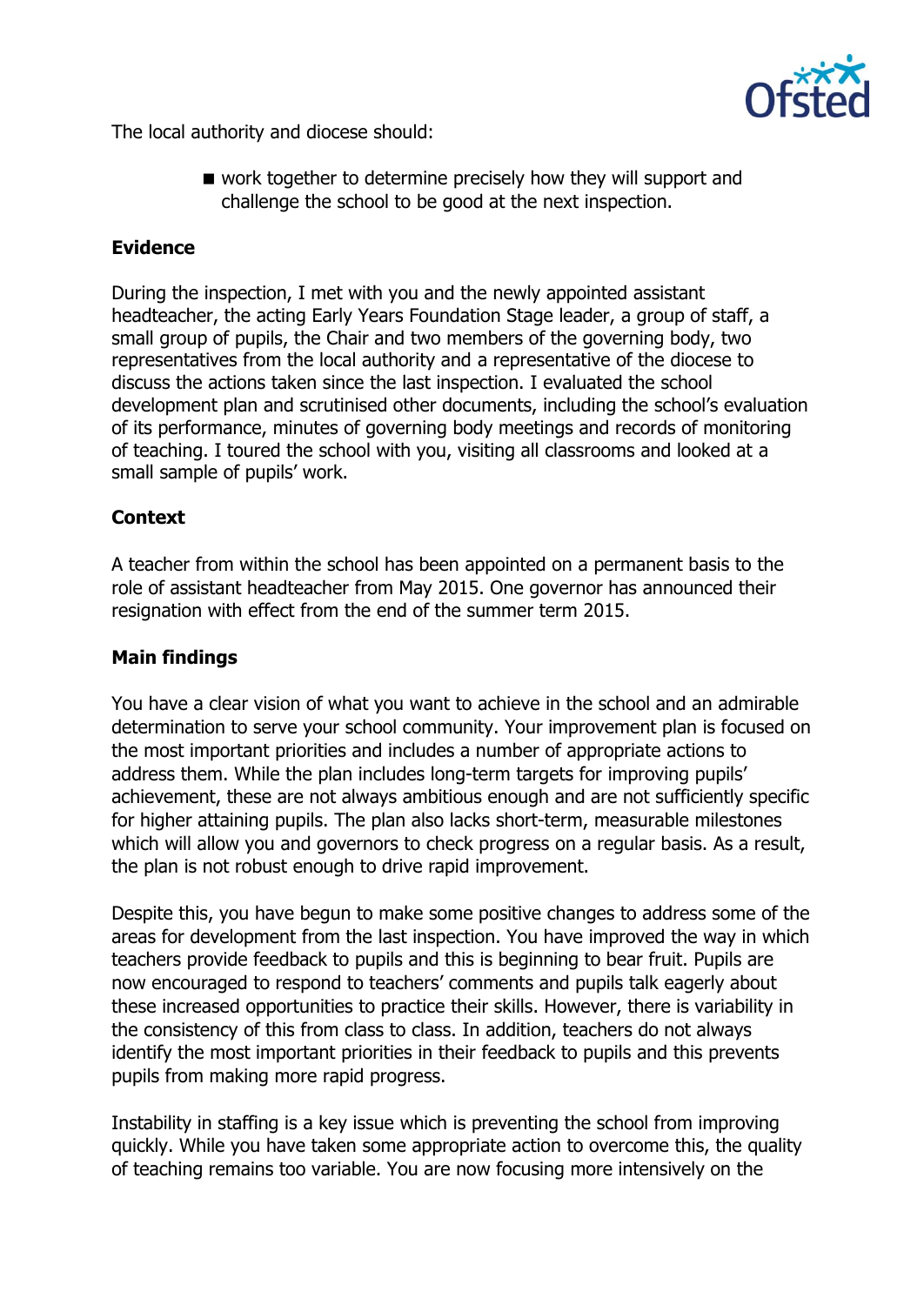

achievement of different groups of learners when you meet with teachers to discuss the progress their pupils are making. This has resulted in teachers setting different work for children, dependent on their levels of ability. However, you recognise that the level of challenge in the work is still not always at the appropriate level. As a consequence, pupils' achievement is not improving quickly enough. Teachers and other adults do not always make best use of their time in class to ask probing questions to unpick children's understanding and tackle their misconceptions. As yet, you have not developed a sufficiently robust programme of professional development for teaching staff to address these issues and to improve the proportion of good teaching.

Two staff have received external training in a new scheme for teaching letters and the sounds they represent (phonics). This has been used to help some children catch up in Year 1 and 2, but it is too early to judge the impact of this work. You have timely plans to cascade this training to all staff and implement the programme across the Early Years Foundation Stage and Key Stage 1 from July 2015.

You and the governing body have taken steps to restructure the leadership of the school. This includes the recent permanent appointment of an assistant headteacher from within the existing staff and you have plans to make an additional leadership appointment. New leaders speak enthusiastically about their areas of responsibility but do not yet have sufficient experience and knowledge to carry out the full scope of their roles. Opportunities for professional development are planned, but have not happened quickly enough. As a result, the capacity of leadership to bring about improvements in teaching and learning is limited.

The governing body is committed to improving the school. Governors are clear about the barriers which are preventing the school from moving forward. They have taken some initial steps to reorganise committees to make best use of their expertise. Governors have plans in place to make their visits to school more purposeful and to improve their skills in challenging and supporting the school. However, these plans have not translated into action quickly enough. Governors have also not been sufficiently involved in determining ambitious, measurable targets in the school's improvement plan which will enable them to hold leaders to account.

Ofsted may carry out further monitoring inspections and, where necessary, provide further support and challenge to the school until its next section 5 inspection.

### **External support**

The diocesan and local authority representatives rightly have confidence in the headteacher's skills and abilities to lead the school. However, they have failed to recognise that, due to staffing issues, the school's leadership needs more support in the short-term to increase the pace of improvement in teaching. The headteacher has valued the challenge from an effective school improvement partner, brokered through the local authority, who has correctly identified the issues affecting the